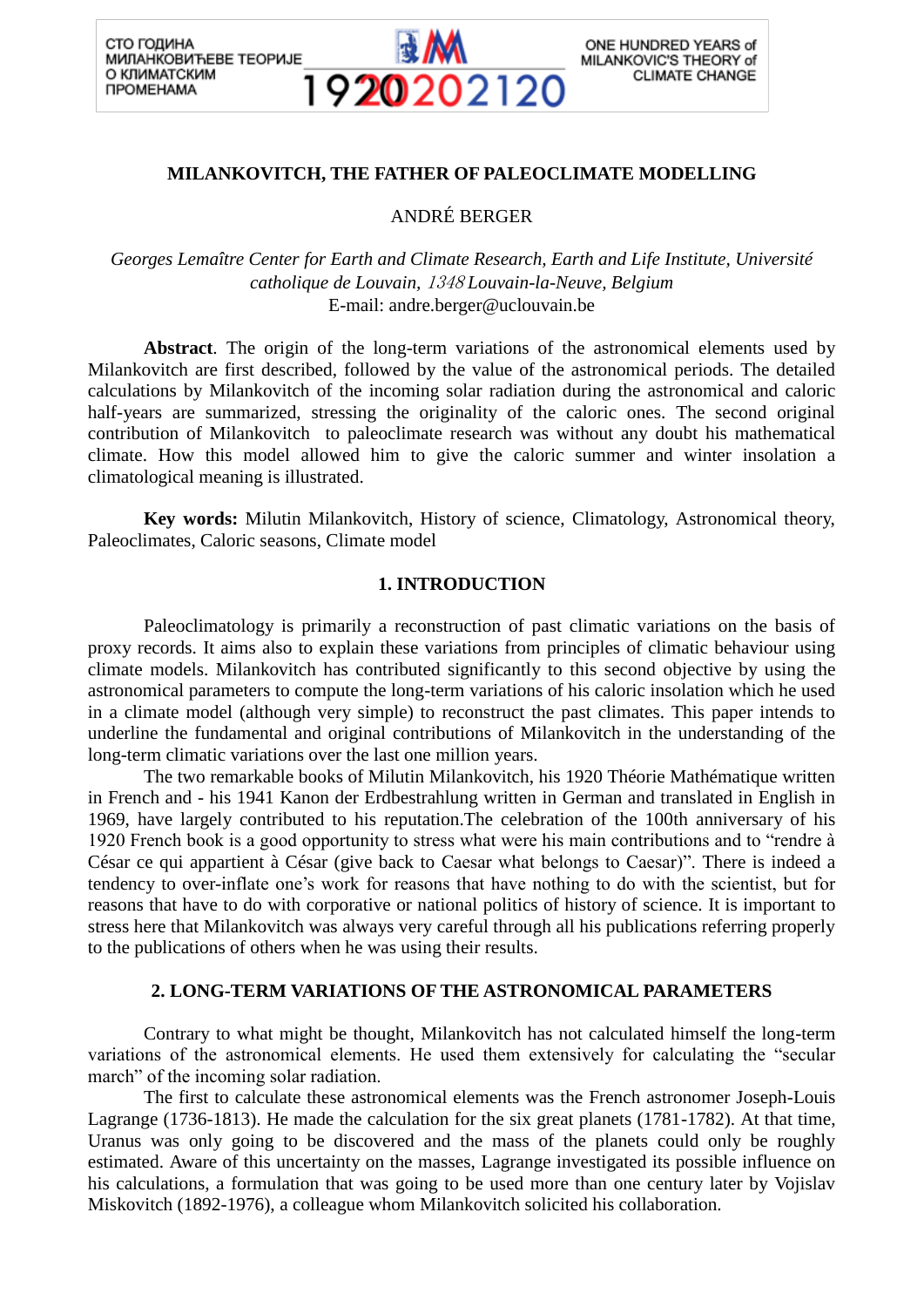During the early 19th century, Pierre-Simon Laplace (1749-1827) wrote his 5-volume Celestial Mechanics between 1799 and 1825. Philippe Gustave le Doulcet, Comte de Pontécoulant (1795-1874) carried out the computation of the long-term variations of the elements of the great planets but with a few decimals only.

It is during the second part of the nineteen century that Urbain Le Verrier (1811-1877) came with a new theory of the planetary motion (1855) and the calculation of the secular perturbations (1856). He published the numerical values of eccentricity (with a precision of  $10^{-4}$ ), longitude of the perihelion (in arc minutes), inclination (in arc seconds) and longitude of the node over 100,000 years before and after 1800 A.D. each tenth millennium. His calculations were carried out before he discovered the planet Neptune. As this planet could not therefore be included in the Le Verrier calculations, John Nelson Stockwell (1832-1920) computed the secular perturbations by considering all the eight planets known at his time (1873): Mercury, Venus, the Earth, Mars, Jupiter, Saturn, Uranus and Neptune. Stockwell, as Le Verrier, had the possibility of correcting its computations by using better values of masses. This work completed the calculations of the secular perturbations of the great planets, but an error was discovered by Harzer (1895) twenty-two years later. Finally it is the German Ludwig Pilgrim (1879-1935) (known mostly as a pioneer in colorimetry) who computed, at a time when Milankovitch was completing his doctoral degree thesis in 1904, the astronomical elements requested for the computation of insolation. Pilgrim extended (Pilgrim, 1904) the numerical computations of eccentricity, obliquity and longitude of the moving perihelion, using the Stockwell integrals for every fifth millennium over 1,010,000 before and 40,000 years after 1850 A.D. and also for dates where the longitude of the perihelion was either 90° or 270° (Northern Hemisphere summer at perihelion or at aphelion). In Milankovitch's own words, Pilgrim was the first to compute adequately the elements affecting the long-term variations of insolation, so that Milankovitch could use them for his research. Pilgrim tried also to treat the Ice Age mathematically, but according to Milankovitch, this treatment of the climatological part by Pilgrim was a failure.

Milankovitch clearly indicates that for the calculation of his incoming solar radiation (insolation in short), he used first Stockwell-Pilgrim's values of the eccentricity, obliquity and precession for the last 1,000,000 years before 1850 A.D.. These insolation values for 55°, 60° and 65°N were published in Köppen-Wegener (1924) before the calculation was extended to other geographical latitudes and the new values published in his Mathematische Klimalehre in 1930.

Because of some errors in Stockwell (already detected by Harzer) and because he wanted to use the astronomical parameters based on the most reliable values of the planetary masses, Milankovitch decided to use the Le Verrier calculation including his corrections for the masses. For completing this work, he asked the collaboration of his colleague, Prof V. Miskovitch (1892-1976). Miskovitch made the necessary corrections of the masses following Le Verrier procedure and computed the long-term variations of eccentricity *e*, obliquity *ε*, and climatic precession *esinn*,, ( $\pi$ <sup>*n*</sup></sup> the longitude of the perihelion ) for the past 600,000 years before 1800 A.D. with the following initial values:

# $e_0 = 0.0168$  *π*<sub>*η* $= 99^\circ 30'$  *ε*<sub>0</sub> $= 23^\circ 27' 55''$ </sub>

All these values were published in Mathematische Klimalehre, 1930 and in Astronomische Mittel in 1938 and reproduced in Table IX of his Canon. Milankovitch carefully noticed that the Hungarian scientist von Bacsàk (1870-190) draw his attention to two calculation errors, both related to  $\Delta(e\sin\pi)$ , one at 500 ka BP and the other at 465 ka BP, errors that Milankovitch took care to eliminate from his tables.

This use of two different astronomical solutions explains why we find in the early work of Milankovitch the astronomical values of Stockwell-Pilgrim and in his later work the values of Le Verrier-Miskovitch. The comparison of the insolation values that Milankovitch calculated from these solutions show a good agreement. Milankovitch concluded that a further improvement of the planetary masses using the formulation by Le Verrier would not change "the essential features of the secular course of insolation as I have calculated".

Milankovitch was however well aware that the solution by Le Verrier could not be extended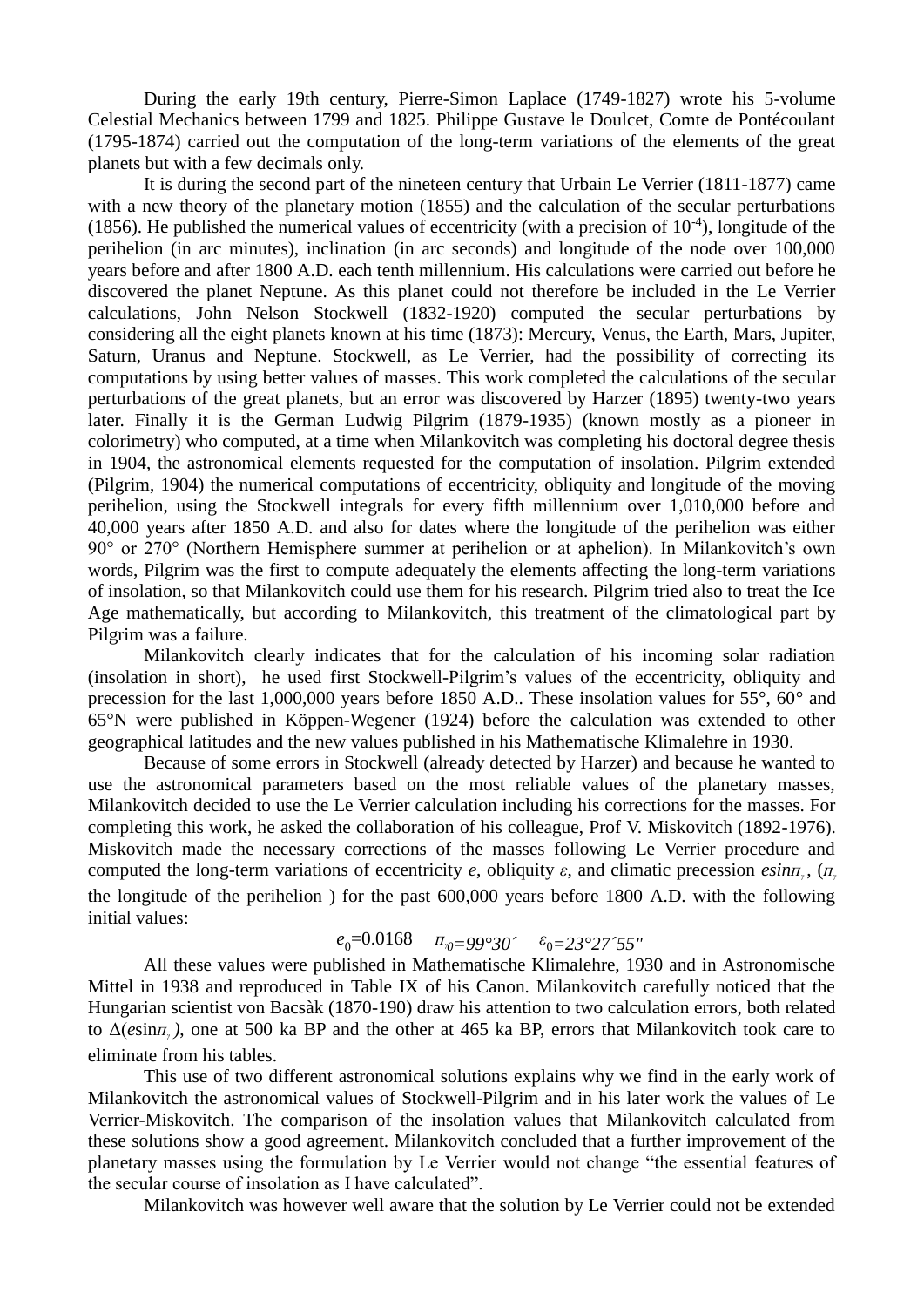over millions of years because of the limited accuracy of the perturbation calculation that was based upon classical mechanics, missing the Einstein relativistic displacement of the perihelion of the planets.

### **3. PERIODS OF ASTRONOMICAL PARAMETERS**

Milankovitch calculated with great details the incoming solar radiation on the Earth, but seemed to have not been much interested in the astronomical periodicities themselves. From his table (based on Stockwell-Pilgrim), he simply deduced the average period of the oscillations of eccentricity as being 92 kyr, varying between 77 and 103 kyr. For precession, he found an average period of 21 kyr, varying between 16.3 kyr and 25.8 kyr. For the longitude of the moving perihelion, he explains that its irregularities are due to the longitude of the fixed perihelion, but whether the perihelion has a mean motion remains an open question. For obliquity, he noticed that it "oscillates between extremely narrow limits" with a relatively stable period of 40 kyr varying between 38 and 45 kyr. It is actually the French mathematician Joseph Alphonse Adhémar (1797-1862) who was the first in 1842 to deduce the value of 21,000 years for precession by combining the astronomical precession calculated from the value of 50.1" per year of the French astronomer Jean-Baptiste Joseph Delambre (1749-1822) and the rotation of the terrestrial orbit calculated from the value of 11.83" per year of the French mathematician Louis Benjamin Francoeur (1773-1849).

The harmonics of precession, in particular those with a period of 19,000 and of 23,000 years, and the 400,000-year of eccentricity were discovered by Berger (1973, 1978a) who calculated all the periods in the expansion of the long-term variations of the astronomical variables used in the calculation of insolation.

It is worth to note that Milankovitch was very much interested by obliquity. One of the reasons is probably the strong obliquity signal in his caloric half-year insolation (see Figure 1). Milankovitch mentioned many times that the authors who were mainly stressing precession, were not sufficiently or not properly taking into account obliquity. Tables XII and XIII of his Canon give the change of the radiation of his Table XI for an increase of the obliquity by one degree (respectively in canonic units and in percent). These three tables were first published in his "The Problem of the Astronomical theories of the Ice Ages" in 1914 showing in details for the first time the influence of obliquity upon insolation. To put it brievly, an increase of obliquity reduces the latitudinal contrast between the equator and the poles mainly in the annual irradiation and increases the seasonal one (with an augmentation of the summer irradiation and a reduction of the winter one), with a similar effect in both hemispheres.



*Figure 1. Average insolation of the half-year astronomical (red) and caloric (blue) summer seasons and their spectra (based on Berger and Loutre, 1991 and Berger et al., 2010). The major periodicities in kyr are indicated.*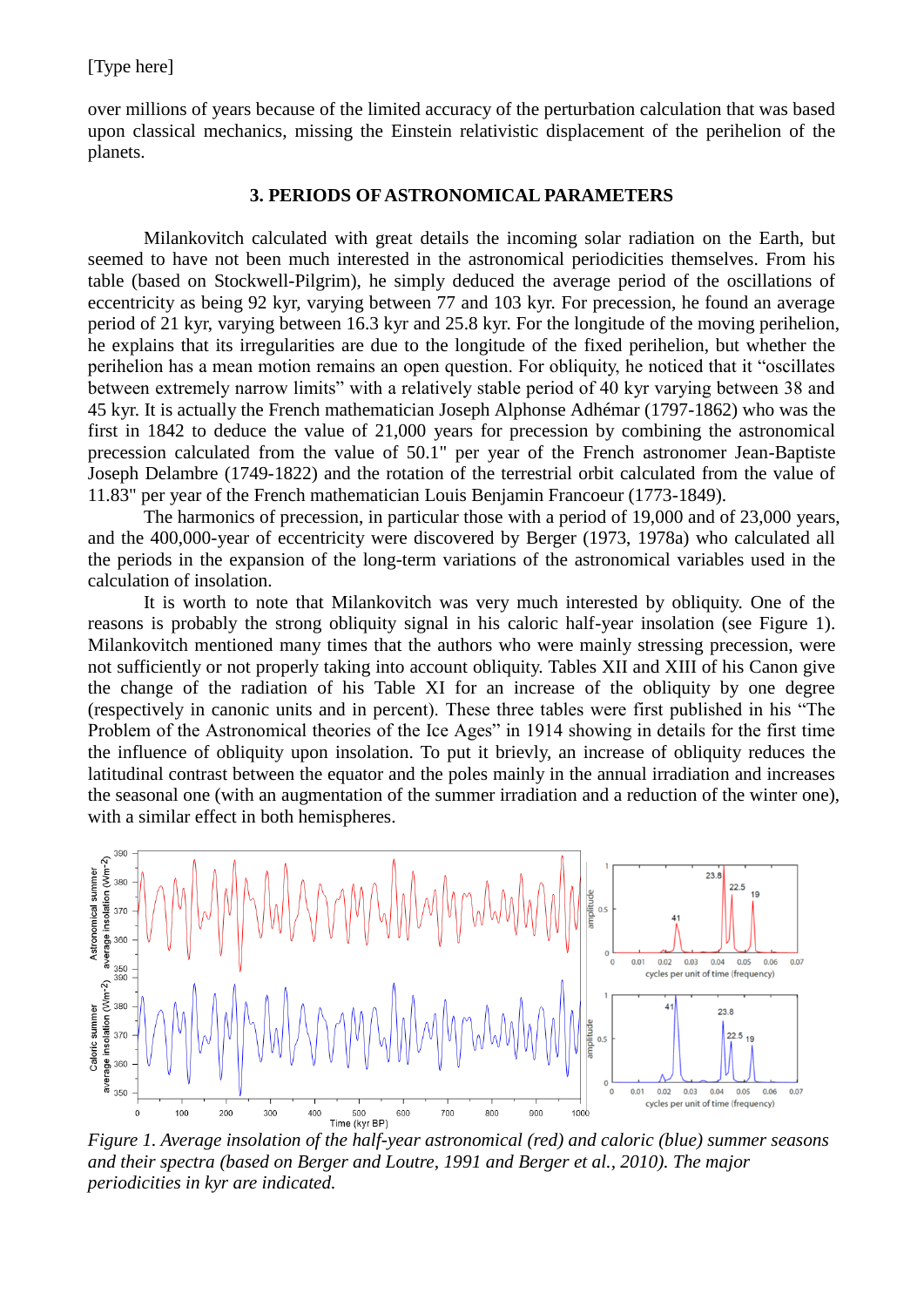In fact, it is not widely known that similar insolation computations were actually already done in the 19th century by the English Sir John Frederick William Herschel (1792-1871) (published in 1832 for the total irradiation), by the American scientist Levi Witter Meech (1821- 1912) (published in 1856 for the daily and seasonal irradiation at any latitude based on elliptical integrals), by the German mathematician Ludwig Christian Wiener (1826-1896) (published in 1877, he did the same as Meech with in addition the total irradiation over different parts of the Earth) and by the Irish intellectual Joseph John Murphy (1827-1894). It was actually Murphy who was the first in 1869 to put forward the idea that a long, cool summer and a short, mild winter are the most favourable conditions for glaciations (a hypothesis totally opposite to Croll, 1864). This idea was taken up by the Austrian climatologist Rudolf Spitaler (1859-1946) half a century later (in 1921). It does therefore follow that it is not Milankovitch who originated this principle as some authors have claimed and still claim calling it the "Milankovitch model". Milankovitch has actually popularized and spread the idea under the advice of Köppen (1941) who claimed : "the diminution of heat during the summer half-year is the decisive factor in glaciation" and also following the comments made earlier by Penck and Brückner (1909) and Bruckner et al. 1925: "From the climatological point of view, glaciers are not favoured by severe winter…but by a mild winter and a cool summer".

## **4. CALORIC SEASONS**

When dealing with the astronomical seasons, the long-term variations of both their total irradiation and of their length must be taken into account. To avoid this difficulty, Milankovitch introduced the caloric seasons. This concept of caloric seasons is one of the two most important and original contributions of Milankovitch. These divide the year into two equally long seasons, one of which – the caloric summer - comprises all days during which the irradiation at the given latitude is stronger than on any day of the other half-year – the caloric winter. Because the semi-major axis of the Earth's orbit, the sidereal period of revolution of the Earth around the Sun and, to an excellent approximation, the tropical year do not change with time, the length of these caloric seasons are exactly 182.6211 mean solar days when the tropical year is used. This, however, does not solve the problem completely because the origin and end of these half-year seasons change with time and because the double maximum and minimum characterizing the insolation in the intertropical regions.

Milankovitch noticed that he discovered these caloric seasons after his 1920 book on "Théorie mathématique" was published and used them for the first time in his contribution (Mathematische Klimalehre) to the 1930 Köppen-Wegener Handbook.

In his Canon (1941), Milankovitch devoted twenty pages to the "quantities of heat received by a latitude during a caloric summer and winter half-year". From the formulas that he developped, it is clear that, during their local season, the impact of the variations of obliquity is the same in both hemispheres and maximum in the high latitudes, whereas the impact of climatic precession is opposite in the two hemispheres and maximum at the low latitudes.

In Chap XX of his Canon, Milankovitch gave the numerical values of the caloric Northern and Southern hemisphere summer half-years for 1800 (Table XXIII) and over the last 600,000 years (Table XXV) in canonic units (the canonic units introduced by Milankovitch are the units obtained if the solar constant is the unit of solar radiation and if he unit of time is 100,000 instead of seconds). Since no hypotheses were introduced for these calculations, Milankovitch decided to call his results "Kanon der Erdbestrahlung" (Canon of Insolation).

With Köppen approval, Milankovitch preferred not to reproduce anymore the numerical values of insolation themselves, but rather to transform them in a fictitious latitude, called the 65°N equivalent latitude; this curve was first published in his Mathematische Klimalehre. This is actually the present-day latitude which received during the Northern Hemisphere caloric summer half-year the same irradiation than 65°N in the past. A fictitious motion of the latitude to the south corresponds therefore to an increase of the summer irradiation.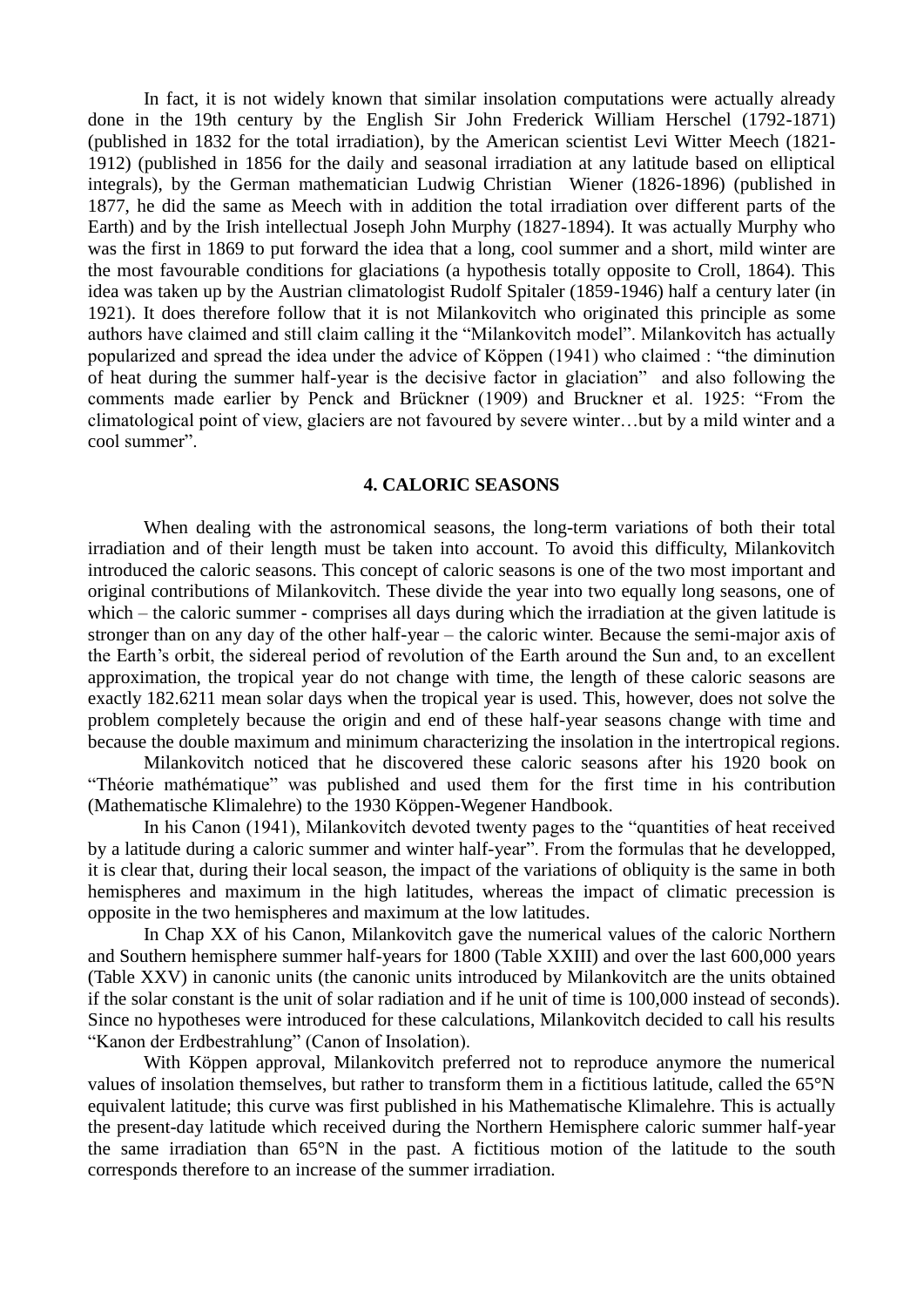# **5. THE MATHEMATICAL CLIMATE**

It must be stressed that the main contributions of Milankovitch were not only based on his insolation and radiation curves, but also on his mathematical computation of the thermal effects of the secular march of insolation, his so-called mathematical climate. The direct effect calculated if insolation only was varying was published in his 1930 Mathematische Klimalehere. From the Sefan law and a grey body model with the reflective power of the surface and the absorption coefficient in IR kept invariable, Milankovitch calculated the long-term variations of the mean temperatures of the caloric summer and winter half-years (Δ*T*=Δ*Q*/150, Δ*Q* in canonic units).

If the ice cover and other feedbacks are taken into account, the indirect effects could be estimated. This was published in 1938 Astronomische Mittel where Milankovitch calculated first the altitude of the snow limit,  $H_i$ , as a function of the caloric summer insolation. This calculation was based on the correlation between these variables according to Köppen snow limit data for different latitudes. According to his relationship, any variation of the summer irradiation by 1 canonic unit produces a shift of the snow limit altitude by  $1 \text{ m } (\Delta H_i = 1.09 \Delta Q_s)$ .

These relationships allowed Milankovitch to give the caloric summer and winter insolation a climatological meaning. This shows how much he was concerned by climate and its variations. As these relationships are simple and straightforward, Milankovitch did not published any additional tables and referred only to his tables providing the long-term variations of the caloric summer and winter half-year insolation. From his Table XXV, we can see that the deficit in summer radiation can reach 573 canonic units at 75°N, 22100 years ago, which according to his formula means a drop of the altitude of the snow line by more than 500m. Following the Köppen table of the altitude of the snow limit for different latitudes, the polar cap can then have extended from 75°N up to 65°N, it means covering an area 2.75 greater. This kind of deficit can also be reached in the tropical latitudes with an accompanying lowering of the snow limit altitude which, as noted by Milankovitch "refutes the opinion expressed by some geologists that insolation cannot explain such displacement". Milankovitch also pointed out that "owing to such variations of the summer irradiation, the mean summer temperature dropped from time to time by more than  $5^{\circ}$  in the high and temperate latitudes of both hemispheres and even in the tropical latitudes".

# **6. IRRADIATION OVER THE POLAR CAPS**

Most important is that such an increase of the size of the polar snow cover changes the reflective power of the Earth. This is why to complete his Kanon, Milankovitch decided to compute the long-term variations of the mean summer and winter insolation per unit surface area of the Northern and Southern polar snow-caps over the last 600,000 years (Table XXVIII). The extent of these polar caps was deduced from the treatise by Wundt (1933). In this treatise, the Northern cap extends presently to 75°N and reached 55°N at the maximum of the Ice Age. From these values, Milankovitch could compute the long-term variations of the insolation over such polar caps delimited by the parallel 55° assuming that the extension of the snow cap was always proportional to the corresponding deficit in summer radiation. If the albedo is kept constant, it can be seen that the minimum summer radiation over the Northern cap reaching 55°N occurred 230,000 years ago, with a radiation deficit  $\Delta_l Q_s = 363\Delta \varepsilon - 7900\Delta(\varepsilon)$  sinπ<sub>*i*</sub>), compared to the present, amounting 660 canonic units ( $\varepsilon$  is the obliquity,  $e$  the eccentricity and  $\pi$ <sub>*i*</sub> the longitude of the perihelion). As this deficit caused a southward extension of the cap of 20°, Milankovitch concluded that a change by one canonic unit corresponds to a meridional change in the extent of the Northern polar cap by about 1´82 or 3.37 km. This means also that the Northern snow cap totally disappears for an increase of the summer insolation by 495 canonic units. This occurred quite a few times over the last 600,000 years, as for example 10,000 and 127,000 years ago.

Taking into account the reflective power of snow at the Earth' surface, for the cap reaching 55°N,  $\Delta_2 Q_s = 0.802(13520 + \Delta_1 Q_s)[\sin(75^\circ + 1'82\Delta_1 Q_s) - \sin 75^\circ]$  shows that large negative amplitudes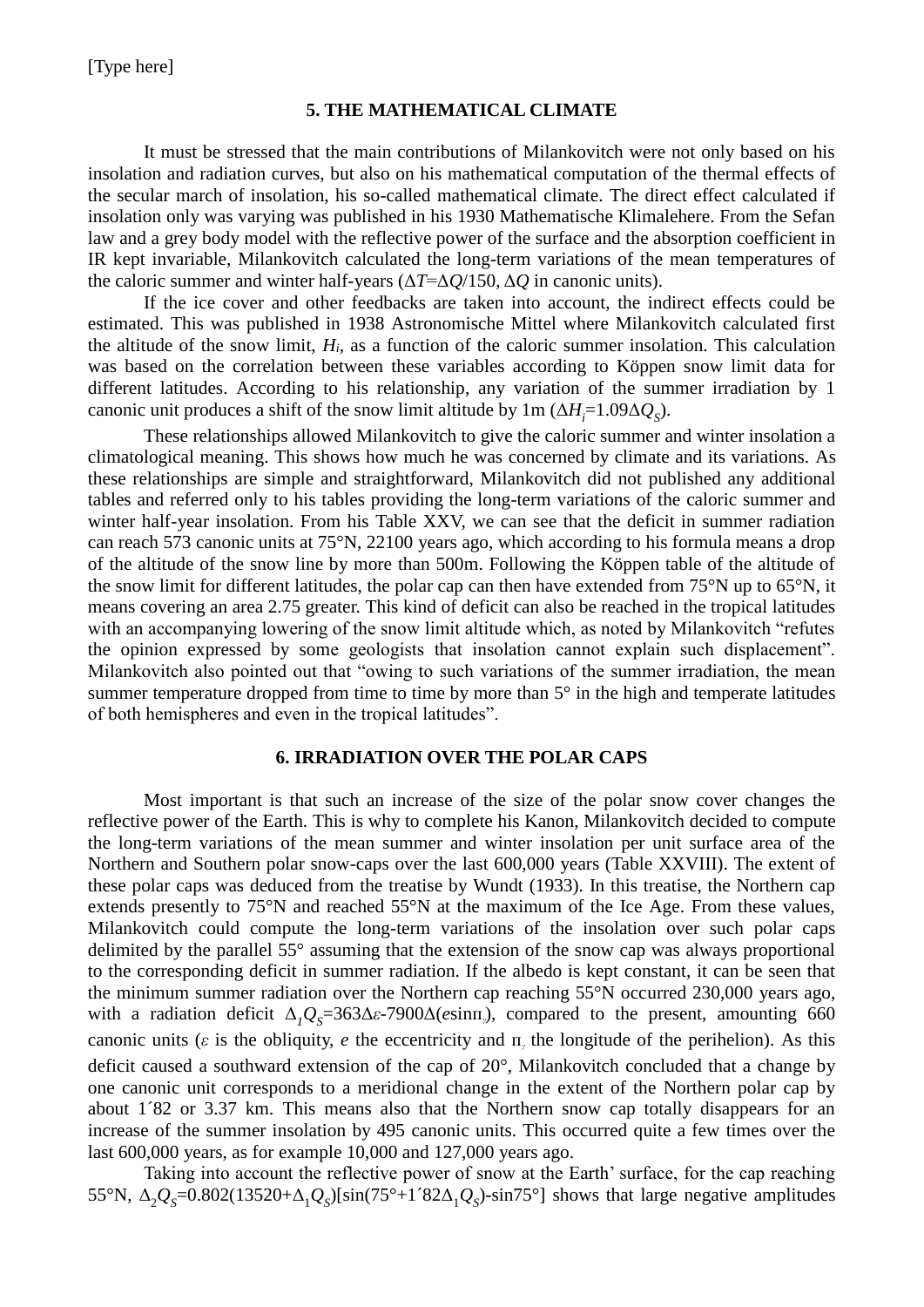occurred several times over the last 600,000 years. At 230 kyr BP, the total deficit  $\Delta Q_s = \Delta_1 Q_s + \Delta_2 Q_s$ amounts now 2180 canonic units. This is far more than the 660 deficit calculated if the reflective power of snow is not taken into account. It corresponds to a displacement downward of the snow limit of 2180 m which is about the present altitude of the snow limit at 55°N. This implies that the polar cap must have reached this latitude at that time, what according to Milankovitch was actually observed in the geological reconstruction. It is also interesting to notice with Milankovitch that the deficit of the annual radiation at 230 kyr BP amounted 1920 caloric units which means a decrease in the annual temperature by 6.4 °C, contradicting those who claims that the long-term variations of insolation can not cause any important drop in the annual temperature.

Using the data for the cap reaching 45°N, nine large deficits can be observed at 590.3, 550, 475.6, 435, 230, 187.5, 115, 71.9 and 25 kyr BP. These can be assembled in groups corresponding to the four glacial periods of the Penck-Bruckner scheme recognized by Köppen in the Milankovitch 65°N equivalent latitude.

These new results taking into account the reflective power of the polar caps in addition to the long-term variations of insolation were published in "Neue Ergebnissen" (Milankovitch, 1937- 1938) and, according to Milankovitch are "absolutely sufficient to explain the full extent of even the greatest climatic events of the Quaternary and to clearly show their causes".

All these calculations show clearly that Milankovitch can be named the "father of paleoclimate modelling", certainly more specifically than the father of the astronomical theory in general (the first to propose the variations of the Earth's orbit as the causes of climate changes was Jens Esmark (1763-1839), (Hestmark, 2017), 100 years before Milankovitch). Milankovitch was the first to demonstrate mathematically that the long-term variations of insolation are responsible for the climatic variations over the last hundreds of thousands of years. With his contemporary colleagues, Penck, Brückner, Köppen and Wegener, to cite only a few among the most well-known, he could show that his mathematical climate fits well the geological reconstruction of climate available at these times.

#### *Acknowledgments*

*Thanks are due to Prof Vladimir Jankovic from the Center for the History of Science, Technology and Medicine at University of Manchester for his thoughtful comments and his proofreading suggestions. Thanks also to Dr. Qiuzhen Yin from Université catholique de Louvain for reading the paper and for providing Figure 1.*

### *References*

- Berger A., 1973. Théorie Astronomique des Paléoclimats. Dissertation doctorale, Université catholique de Louvain, Belgium, 2 volumes.
- Berger A., 1976. Obliquity and general precession for the last 5 000 000 years. Astronomy and Astrophysics, 51, pp. 127‐135.
- Berger A., 1977. Long-term variations of the Earth's orbital elements. Celestial Mechanics, 15, 53‐74.
- Berger A., 1978a. Long-term variations of daily insolation and Quaternary climatic changes. J. Atmos. Sci., 35(12),2362‐2367.
- Berger A., 1978b. Long-term variations of caloric insolation resulting from the Earth's orbital elements. Quaternary Research, 9, pp. 139‐167.
- Berger A. and Loutre M.F., 1991. Insolation values for the climate of the last 10 million years. Quaternary Science Reviews, 10, 297-317.
- Berger A., Loutre M.F., Yin Qiuzhen, 2010.Total irradiation during the interval of the year using elliptical integrals. Quaternary Science Reviews, 29, pp. 1968-1982. doi:10.1016/j.quascirev.2010.05.007
- Brückner, E., Köppen, W., and Wegener, A., 1925. Über die Klimate der geologischen Vorzeit. Zeitschrift für Gletscherkunde, Vol. 14.
- Croll, J. 1864. On the physical cause of the change of climate during geological epochs, Philos.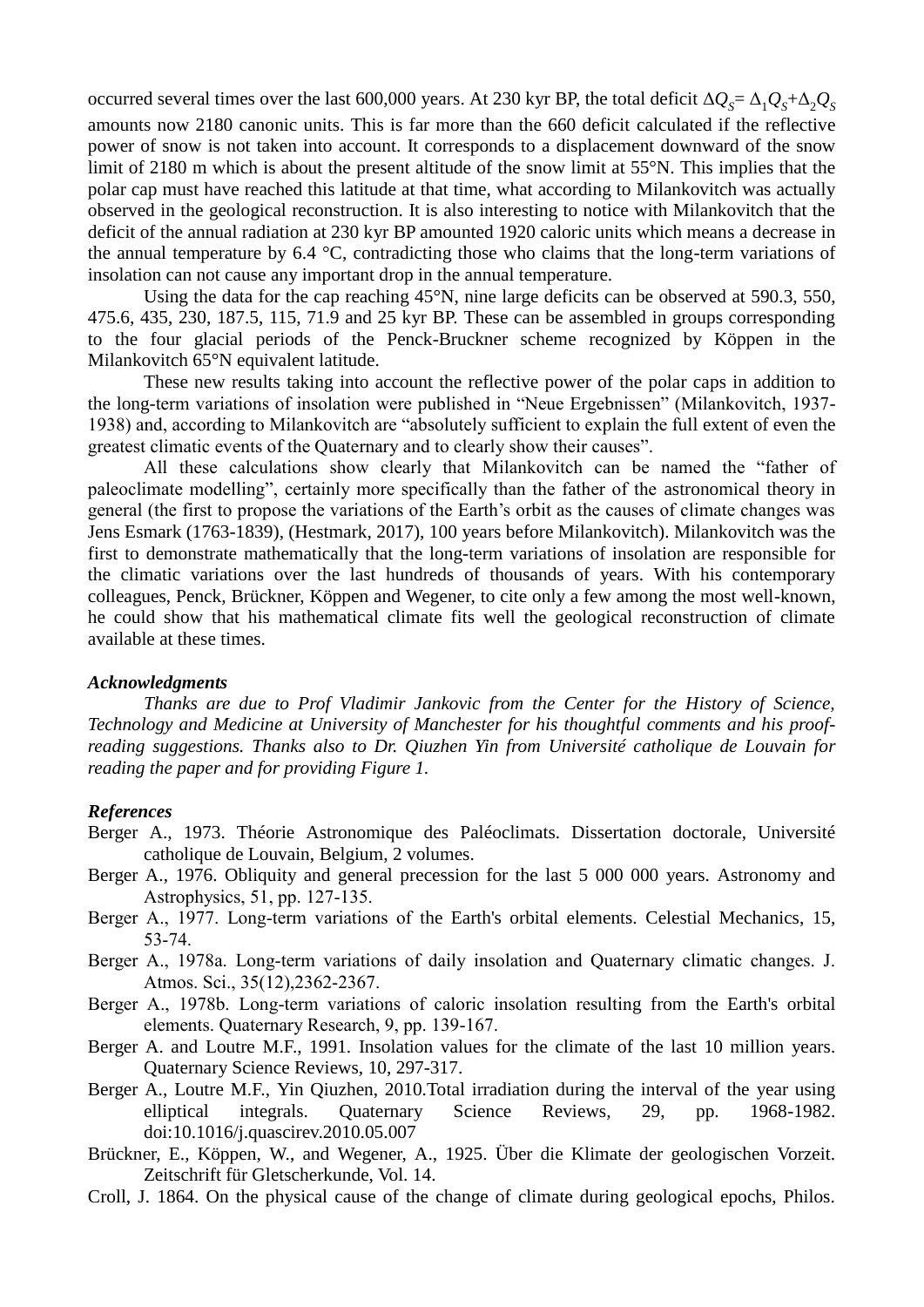[Type here]

Mag. 28 (187): 121–137.

Harzer, 1895. Die säkularen Veränderungender Bahnen der grosse Planeten. Leipzig.

- Herschell, J. W., 1832. On the astronomical causes which may influence geological phenomena. Trans. of Geological Society of London, 2d Series, Vol. 3, 293‐300.
- Hestmark, G. 2017. Jens Esmark's mountain glacier traverse 1823 the key to his discovery of Ice Ages. Boreas. https://doi.org/10.1111/bor.12260. ISSN 0300-9483.
- Köppen, W., Wegener, A., 1924. Die Klimate der geologischen Vorzeit. Verlag von Gebrüder Bornträger, Berlin. 256 p.
- Köppen W., 1941. Ergänzungen und Berichtigungen zu W. Köppen und A. Wegener : Die Kliamte der geologischen Vorzeit. Berlin.
- Lagrange, J.L., 1781-1782. Théorie des variations séculaires des éléments des planètes. Nouveau Mémoire de l'Académie royale des Sciences et des Belles Lettres de Berlin. Printed in Œuvres de Lagrange, Volume 5, Paris, 1870.
- Laplace, P.S., 1799-1825. Traité de Mécanique Céleste. Paris: chez J.B.M. Duprat, 1802182911829.
- Le Verrier, U. J. J., 1855-1856. Recherches astronomiques. Annales Observatoire Impérial de Paris, volumes I and II.
- Meech, L. W., 1856 (accepted for publication 1855). On the relative intensity of the heat and light of the Sun upon different latitudes of the Earth. Smithsonian Contribution to Knowledge IX, Washington D.C. 64 p.
- Milankovitch, M., 1914. O pitanju astronomskih teorija ledenih doba. Rad Jukoslovenske akademije znanosti i umjetnosti, vol. 204, Zagreb. Über die Frage der astronomischen theorien der Eiszeiten. This German translation was published by V. Vari´cak in the Bulletin des Travaux de l'Académie des Sciences de Zagreb in 1915.
- Milankovitch, M., 1920. Théorie Mathématique des Phénomènes Thermiques Produits par la Radiation Solaire. Académie Yougoslave des Sciences et des Arts de Zagreb (Gauthier Villars, Paris).
- Milankovitch., M., 1930. Mathematische Klimalehere und Astronomische Theorie der Klimaschwankungen. (Mathematical Climatology and the Astronomical theory of the Climatic changes). Köppen Geigersches Handbuch der Klimatologie, Köppen W. und R. Geiger (eds), Borntraeger, Berlin, Band I Teil A, 176 p.
- Milankovitch, M., 1937-1938. Neue Ergebnisse der astronomische Theorie der Klimaschwankungen. Bulletin de l'Académie des Sciences Mathématiques et Naturelles, A. Sciences Mathématiques et Physiques, n°4, Académie Royale Serbe, Belgrade. 41 p. This paper on « New results of the astronomical theory of climatic oscillations » was originally "Novi rezultati astronomske teorije klimatskih promena" published in Separat iz "Glas Srpske kraljevske iakademije, vol 175, Belgrade, 1937.
- Milankovitch, M., 1938. Astronomische Mittel zur Erforschungder erdgeschichtlichen Klimate (Astronomical Means for Investigating the Earth's Historical Climates). Handbuch der Geophysik, Vol. 9, Sec. 8, Berlin.
- Milankovitch, M., 1941. Kanon der Erdbastrahlung und seine Anwendung auf des Eiszeitenproblem. Special Publication 132, Section of Mathematical and Natural Sciences, Vol. 33, p. 633. Belgrade: Royal Serbian Academy of Sciences ('Canon of Insolation and the Ice Age Problem') (trans. Israel Program for the US Department of Commerce and the National Science Foundation, Washington DC, 1969, and by Zavod za udzbenike i nastavna sredstva in cooperation with Muzej nauke i tehnike Srpske akademije nauka i umetnosti, Beograd, 1998).
- Miskovitch, V. V., 1931. Variations séculaires des elements astronomiques de l'orbite terrestre. Glas Srp. kraljevske akad., 143, Première Classe n°70, Belgrade.
- Murphy, J. J., 1869. On the nature and cause of the glacial climate. Quaterly J. of Geological Society, Vol. 25, 350‐356.
- Penck, A., 1939. Eiszeit and Strahlungkurve. Forschungen und Fortschritte, n°6.
- Penck, A., and Brückner, E., 1909. Die Alpen in Eiszeitalter (Tauchnitz, Leipzig). 1042 p.